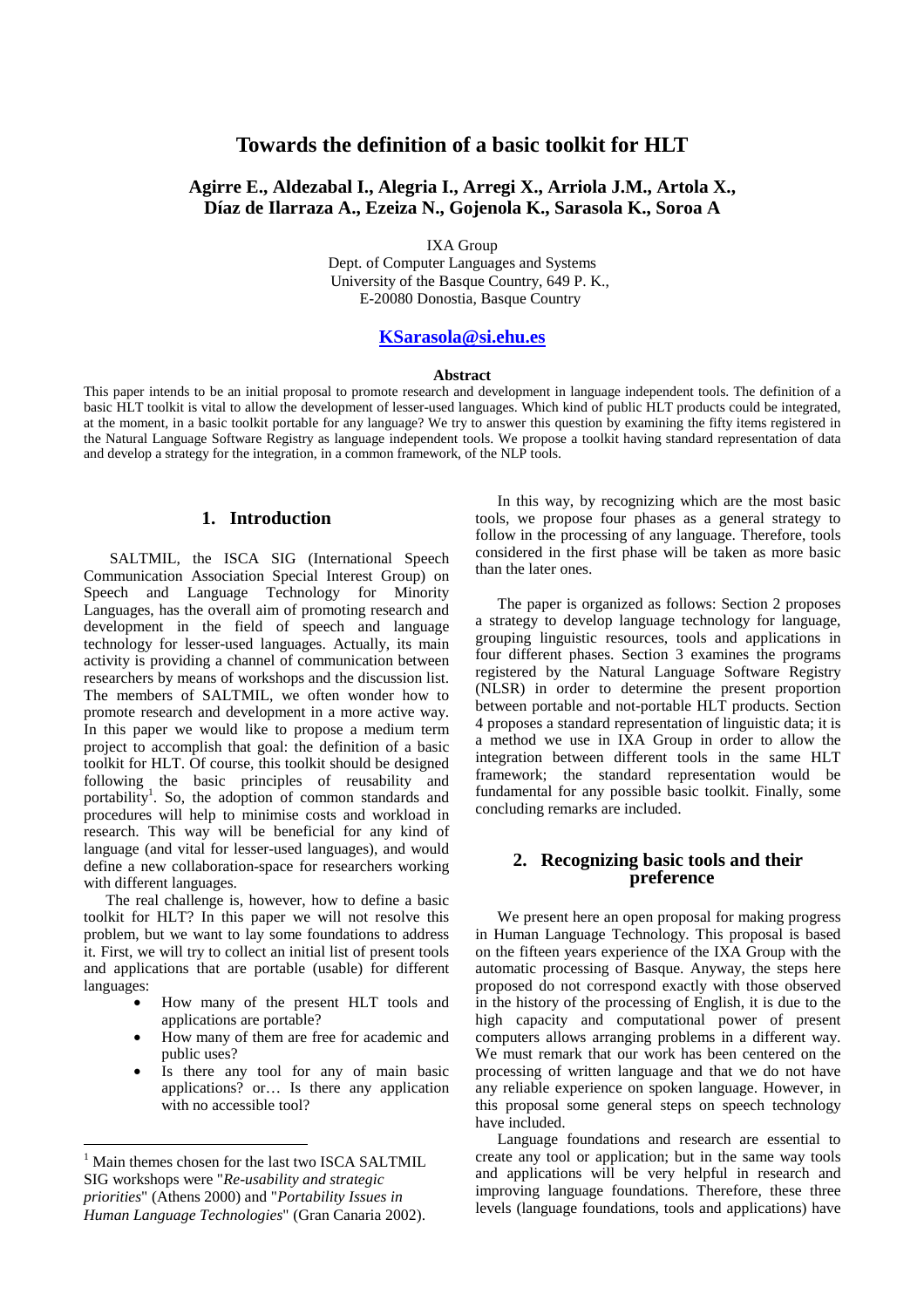

Figure 1. First phase: Foundations.

to be incrementally developed in a parallel and coordinated way in order to get the best benefit from them. Taking this into account, we propose four phases as a general strategy to follow in the processing of the language.

*Initial phase: Foundations* (see Figure 1).

- Corpus I. Collection of raw text without any tagging mark.
- Lexical database I. The first version could be simply a list of lemmas and affixes.
- Machine-readable dictionaries.
- Morphological description.
- Speech corpus I.
- Description of phonemes.

*Second phase: Basic tools and applications.* 

- Statistical tools for the treatment of corpus.
- Morphological analyzer/generator.
- Lemmatizer/tagger.
- Spelling checker and corrector (although in morphologically simple languages a word list could be enough).
- Speech processing at word level.
- Corpus II. Word-forms are tagged with their part of speech and lemma.



Figure 2. Second phase: Basic tools and application.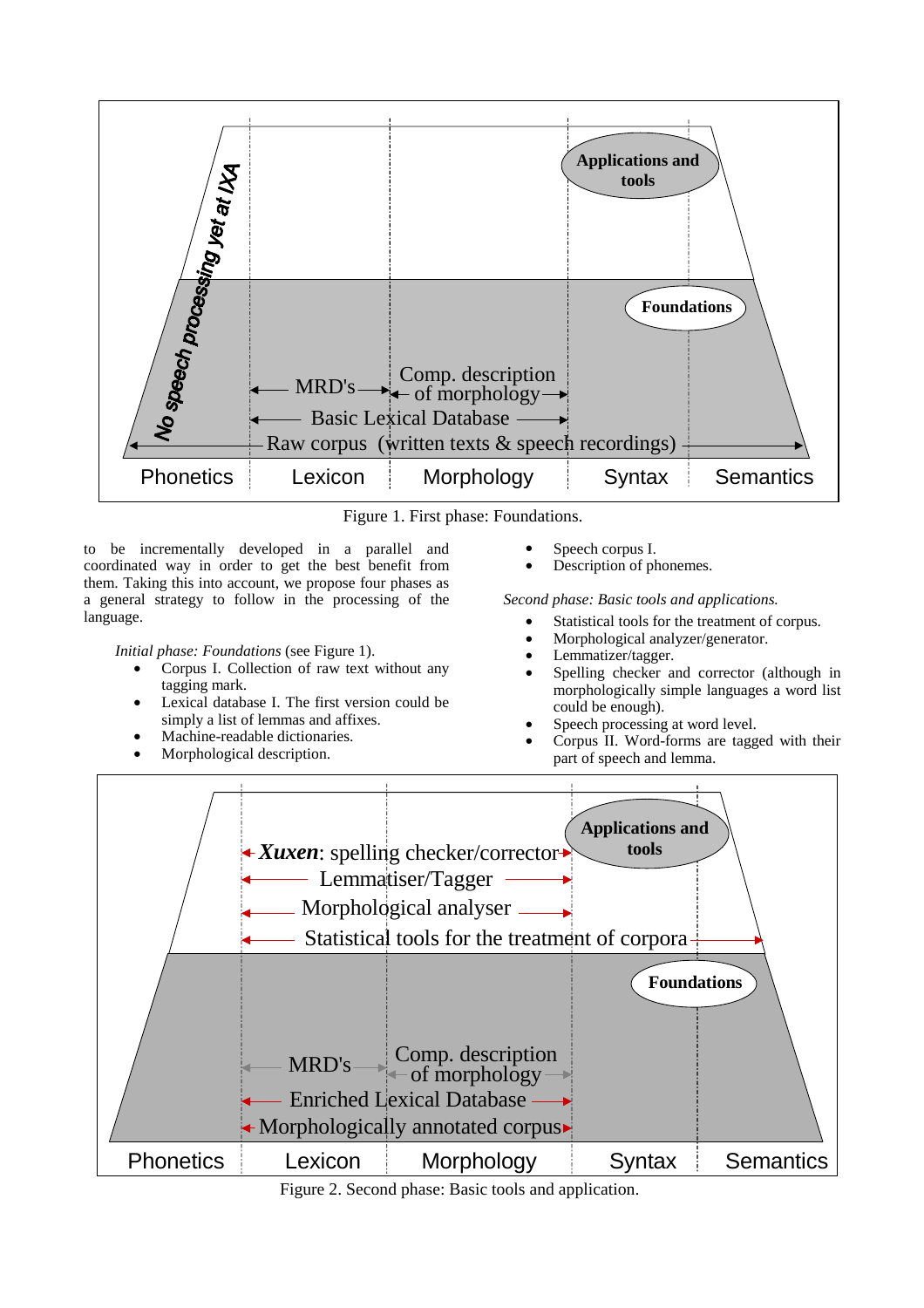

Figure 3. Third phase: advanced tools and applications.

• Lexical database II. Lexical support for the construction of general applications, including part of speech and morphological information.

*Third phase: Advanced tools and applications.* 

- An environment for tool integration. For example, following the lines defined by TEI using XML. Section 4 describes this proposal.
- Web crawler. A traditional search machine that integrates lemmatization and language identification.
- Surface syntax*.*
- Corpus III. Syntactically tagged text.
- Grammar and style checkers.
- Structured versions of dictionaries. They allow enhanced functionality not available for printed or raw electronic versions.
- Lexical database III. The previous version is enriched with multiword lexical units.
- Integration of dictionaries in text editors.
- Lexical-semantic knowledge base. Creation of a concept taxonomy (e.g.: Wordnet).
- Word-sense disambiguation.
- Speech processing at sentence level.
- Basic Computer Aided Language Learning (CALL) systems.



Figure 4. Fourth phase: Multilingualism and general applications..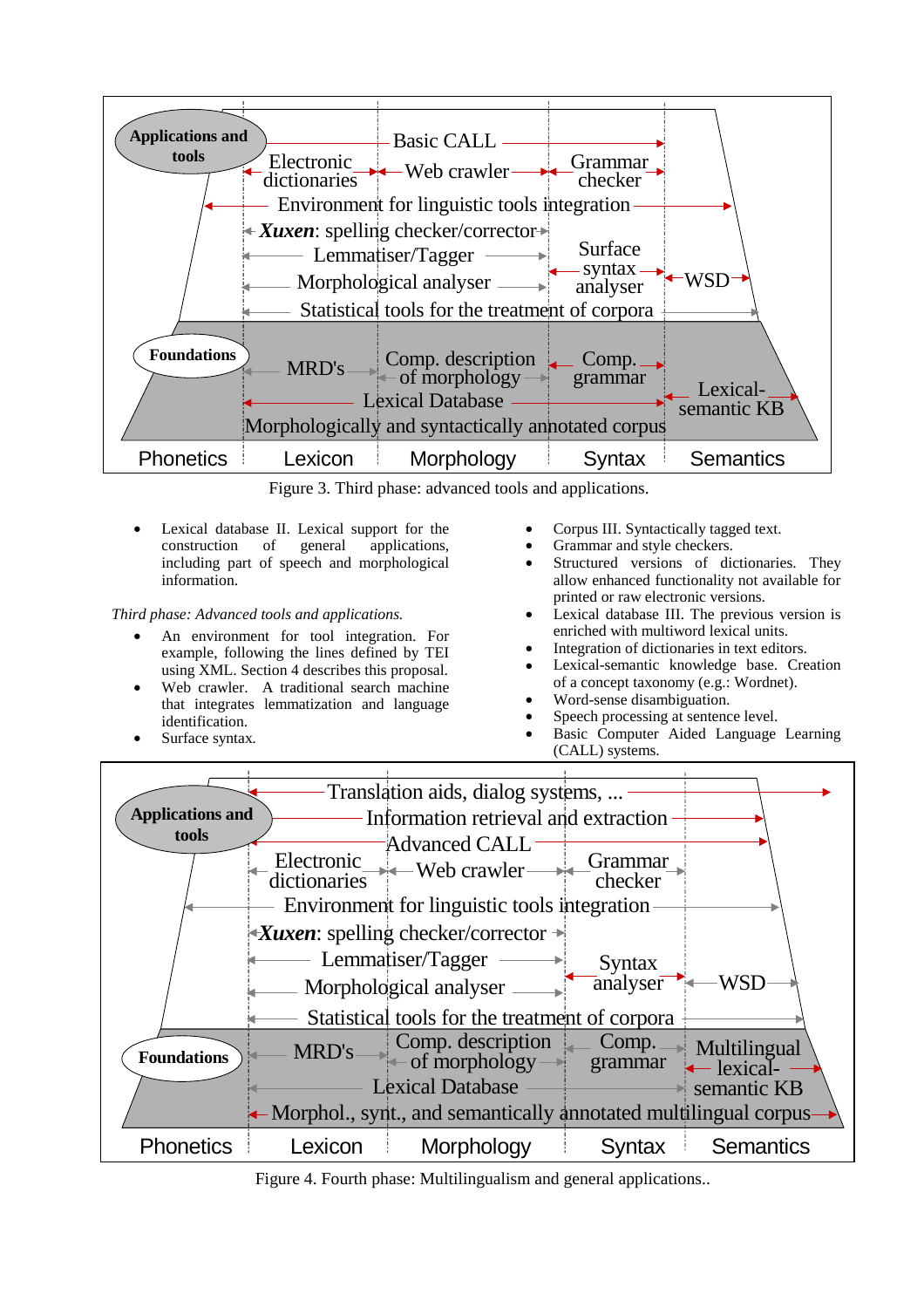

*Fourth phase: Multilingualism and general applications.* 

- Information retrieval and extraction.
- Translation aids. Integrated use of multiple on-line dictionaries, translation of noun phrases and simple sentences.
- Corpus IV. Semantically tagged text after word-sense disambiguation.
- Knowledge base on multilingual lexicosemantic relations and its applications.
- Dialog systems.

Now that we have started working on the fourth phase, every foundation, tool and application developed in the previous phases is of great importance to face new problems.

### **3. Present portable HLT products**

Which is the start point at the present? Which kind of public HLT products could be integrated, at the moment, in a basic toolkit portable for any language?

With the aim of looking for data to answer to those questions, we examined the programs registered in the Natural Language Software Registry<sup>2</sup> (NLSR), an initiative of the Computational Linguistics Association (CL) and hosted at DFKI in Saarbrücken. The NLSR concentrates on listing HLT software, but it does not exclude the listing of linguistic resources (corpus, monolingual and multilingual lexicon). Other institutions, such as ELRA/ELDA or the Linguistic Data Consortium, provide listings of such resources. However, looking for portable products, to be precise, looking for products usable for multiple languages, the NLSR result sufficient because, actually, all linguistic resources are related to particular languages and so, they are not significant in this search. Of course, there are other HLT tools that have not been submitted to the NLSR, but we think that examine this database is a good start point.

### **3.1. Present proportion between portable and not-portable HLT products**

First of all, we looked for how many of the present HLT tools and applications support different languages. This task was not very difficult because the system allows queries with a particular value for the slot named *Supported language(s)*. Figure 5 shows that a) the all amount of programs registered is 167; b) 50 of them (30%) has been declared to be language independent; c) of course, English is the language that support most of the programs. 125 support English (75%), that means that only 42 systems have been defined for the remaining 24 languages defined in NLRS; d) German, French, Spanish and Italian are the next languages an they are supported only by 79, 73, 64 and 60 respectively; and e) other languages are supported by those fifty defined as language independent and, occasionally, by a few other programs, for example 51 hits for Tamil. Those data reveals evident the significance of portability in Natural Language Software.



Figure 6: Price of portable HLT products

 $\overline{a}$ 

<sup>&</sup>lt;sup>2</sup> http://registry.dfki.de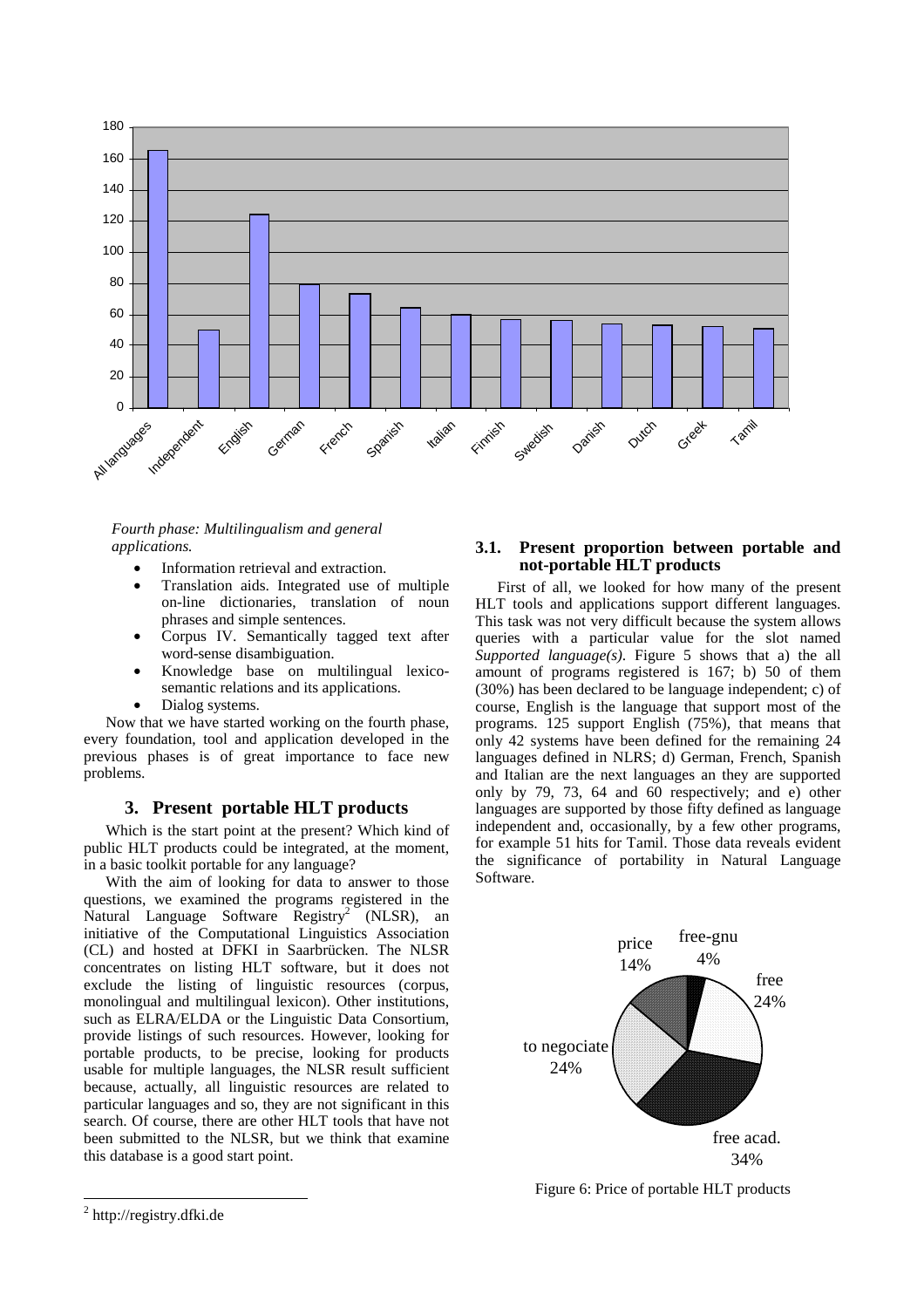### **3.2. Price of portable HLT products**

How many of the portable HLT products are free for academic and commercial uses? Among the fifty products they are 14 programs that free for any use (two of them, Zdatr and the speech synthesizer MBROLA, are distributed under the GNU Public Public License). Other 17 systems are free for academic uses. The price of 12 systems is defined as "to negotiate" even for academic uses. And finally 7 systems has a fixed price stated from \$129 to \$799; their average price is \$546.

#### **3.3. Distribution of portable products between HLT sections**

Is there any portable tool for all the main basic sections in HLT? Or... is there any application with no accessible tools? Table 1 shows the distribution by sections of language independent software in NLSR. Similar data is shown for products that support English. We remark the following points: a) the number of products for the last four sections is not enough to be considered: b) the distribution of language independent products is similar to that of the total amount of products; c) there is any system in every section; d) the percentage of language independent products is considerable higher in Spoken Language and in NLP Development Aid.

|                |       |        | $\frac{0}{0}$ |      | $\frac{0}{0}$ |
|----------------|-------|--------|---------------|------|---------------|
| <b>Section</b> | Total | Indep. | indep.        | Eng. | Eng.          |
| Total          | 167   | 50     | 0,30          | 125  | 0,75          |
| Annotation     | 15    | 4      | 0,27          | 13   | 0,87          |
| Written lang.  | 122   | 28     | 0,23          | 90   | 0,74          |
| Spoken         |       |        |               |      |               |
| language       | 31    | 15     | 0,48          | 23   | 0,74          |
| <b>NLP</b>     |       |        |               |      |               |
| development    |       |        |               |      |               |
| Aid            | 41    | 16     | 0,39          | 31   | 0,76          |
| Lang.          |       |        |               |      |               |
| Resources      | 23    | 6      | 0,26          | 18   | 0,78          |
| Multimedia     | 2     | 1      | 0,50          | 1    | 0,50          |
| Multimodality  | 5     | 1      | 0,20          | 4    | 0,80          |
| Evaluation     | 4     | 3      | 0,75          | 4    | 1,00          |

Table 1: Distribution of software by HLT sections

And now let's consider the distribution of NSLR products taking into account the kind of linguistic knowledge they manage. The kinds of knowledge to be considered are those referred in the previous section plus special points for NLP frameworks than includes facilities for lexical, morphology, syntax or speech. There is not any program to deal with dictionaries (creation of structured versions of dictionaries or integration of them in other applications), nor for semantics.

| Product              | Description                                                  | Price      |
|----------------------|--------------------------------------------------------------|------------|
| Alembic<br>Workbench | a multi-lingual corpus annotation<br>development tool        | free       |
|                      | Bigram Statistics Bigram analysis software                   | free       |
| emdros               | text database engine for linguistic<br>analysis and research | free       |
| <b>PWA</b>           | Word Aligner                                                 | free acad. |

| <b>SRILM -- SRI</b><br>Language<br>Modeling<br>Toolkit | Statistical language modeling toolkit | free acad.   |
|--------------------------------------------------------|---------------------------------------|--------------|
| Entropizer 1.1                                         | A toolbox for sequential analysis     | to negotiate |

Table 2: NLSR language independent products for corpus

#### **3.3.2. Morphology**

| Product        | Description                                                | Price      |
|----------------|------------------------------------------------------------|------------|
| PC-KIMMO       | Two-level morphological analyzer                           | free acad. |
|                | TnT - Statistical a statistical part-of-speech tagging for |            |
| Part-of-Speech | german, english and languages that                         | free acad. |
| Tagging        | delimit words with space                                   |            |

#### Table 3: NLSR language independent product for morphology

| 3.3.3. | <b>Lexical databases</b> |
|--------|--------------------------|
|--------|--------------------------|

| Product       | Description                          | Price        |
|---------------|--------------------------------------|--------------|
|               | A formalism for lexical knowledge    |              |
| <b>DATR</b>   | representation                       | free         |
| Xerox         | Xerox TermOnLine is a terminology    |              |
| TermOnLine    | database sharing tool                | to negotiate |
| Xerox         | Xerox TermOrganizer is a terminology |              |
| TermOrganizer | database management system.          | to negotiate |

### Table 4: NLSR language independent product for lexical databases

### **3.3.4. Speech**

| Product                                                                  | Description                                                                                                                   | Price        |
|--------------------------------------------------------------------------|-------------------------------------------------------------------------------------------------------------------------------|--------------|
| <b>IVANS</b> : The<br><b>Interactive Voice</b><br><b>ANalysis System</b> | Voice analysis, voice quality rating,<br>voice/client data management                                                         | \$749        |
| $CSRE -$<br>Computerized<br>Environment                                  | speech analysis, editing, synthesis and<br>Speech Research processing system                                                  | \$750        |
| The OroNasal<br>System                                                   | Nasalance measurement, analysis of oral<br>and nasal airflow/energy in speech                                                 | \$799        |
| <b>CSLU Toolkit</b>                                                      | a comprehensive suite of tools to enable<br>exploration, learning, and research into<br>speech and human-computer interaction | free acad.   |
| $CSL -$<br>Computerized<br>Speech Lab                                    | speech acquisition, analysis and playback to negotiate                                                                        |              |
| Signalyze(tm)                                                            | Interactive program for speech/signal<br>analysis (runs only on Macintosh)                                                    | \$350        |
| TFR: The Time-<br>Frequency<br>Representation<br>System                  | a comprehensive speech/signal analysis,<br>editing and processing system                                                      | \$599        |
| Multi-Speech                                                             | a comprehensive speech recording,<br>analysis, feedback, and measurement<br>software program                                  | to negotiate |
| WinPitch.<br>WinPitch II                                                 | Speech analysis and annotation                                                                                                | to negotiate |
| ProTrain                                                                 | speech analysis and speech production<br>training system                                                                      | \$349        |
| Praat                                                                    | a research, publication, and productivity<br>tool for phoneticians                                                            | free acad.   |
| <b>MBROLA</b>                                                            | a speech synthesizer based on the<br>concatenation of diphones                                                                | free-GNU     |
| EULER                                                                    | a freely available, easy-to-use, and easy-<br>to-extend, generic multilingual TTS                                             | to negotiate |

Table 5: NLSR language independent product for speech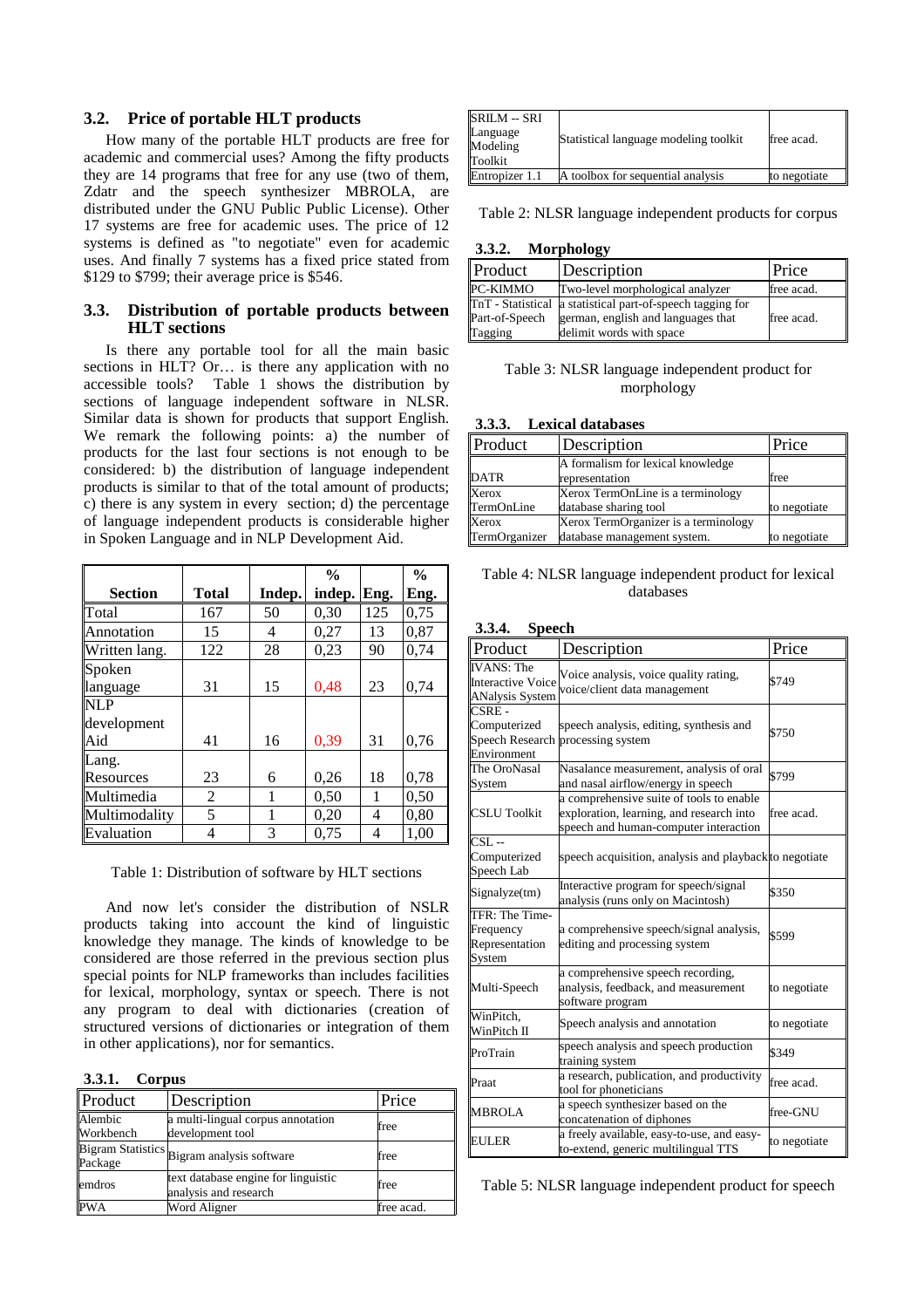| 3.3.5. Syntax                                        |                                                                                  |            |
|------------------------------------------------------|----------------------------------------------------------------------------------|------------|
| Product                                              | Description                                                                      | Price      |
| ASDParser and<br><b>ASDEditor</b>                    | Parser and editor for Augmented Syntax<br>Diagram grammars, implemented in Java. | free       |
| <b>XLFG</b>                                          | Syntactic analysis using the LFG<br>formalism                                    | free       |
| <b>AGFL Grammar</b><br><b>Work Lab</b>               | Formalism and tools for context free<br>grammars                                 | free acad. |
| <b>CUF</b>                                           | constraint-based grammar formalism                                               | free acad. |
| GULP -- Graph<br>Unification<br>Logic<br>Programming | an extension of Prolog for unification-<br>based grammar                         | free acad. |
| LexGram                                              | development and processing of categorial free acad.<br>grammars                  |            |

Table 6: NLSR language independent product for syntax

| 3.3.6. NLP framework                                                  |                                                                                                                                                                                                                  |              |
|-----------------------------------------------------------------------|------------------------------------------------------------------------------------------------------------------------------------------------------------------------------------------------------------------|--------------|
| Product                                                               | Description                                                                                                                                                                                                      | Price        |
| Alembic                                                               | an end-to-end multi-lingual natural<br>language processing system                                                                                                                                                | free         |
| The Quipu Grok<br>Library                                             | a library of Java components for<br>performing many different NLP tasks                                                                                                                                          | free         |
| PAGE: A<br><b>Platfrom</b> for<br>Advanced<br>Grammar<br>Engineering. | System for linguistic analysis and test of<br>linguistic theory (HPSG, FUG, PATR-<br>II). Can be used as part of a deep NLP<br>system or as part of a speech system (a<br>special version is used in Verbmobil). | to negotiate |
| TDL---Type<br>Description<br>Language                                 | System for linguistic analysis and test of<br>linguistic theory (HPSG, FUG, PATR-<br>II). Can be used as part of a deep NLP<br>system or as part of a speech system (a<br>special version is used in Verbmobil). | to negotiate |
| <b>ODATR</b>                                                          | An implementation of the DATR<br>formalism                                                                                                                                                                       | free acad.   |
| Kura                                                                  | Kura is a system for the analysis and<br>presentation of linguistic data such as<br>interlinear texts.                                                                                                           | free         |
| Zdatr                                                                 | Zdatr is a standardised DATR<br>implementation in ANSI C                                                                                                                                                         | free-GNU     |

Table 7: NLSR language independent product for NLP frameworks

| 3.3.7. Applications                                                     |                                                    |              |
|-------------------------------------------------------------------------|----------------------------------------------------|--------------|
| Product                                                                 | Description                                        | Price        |
| <b>BETSY-</b><br><b>Bayesian Essay</b><br><b>Test Scoring</b><br>sYstem | Free Windows based text classifier/essay<br>scorer | free acad.   |
| Flag                                                                    | Terminology, style and language<br>checking        | to negotiate |
| Universal<br>Translator<br>Deluxe                                       | An omni-directional translation system             | \$129        |
| Onix                                                                    | High performance information retrieval<br>engine   | to negotiate |
| <b>Brevity</b>                                                          | Document summarization toolkit                     | to negotiate |

Table 8: NLSR language independent product for applications

### **4. A standard representation for linguistic data using TEI conformant feature structures**

The standard representation of linguistic data in order to allow the integration between different tools in the same HLT framework will be fundamental for any possible basic toolkit. In this section we present as a proposal the strategy used for the integration, in a common framework, of the NLP tools developed for Basque during the last twelve years (Artola et al.; 2000). The documents used as input and output of the different tools contain TEI-conformant feature structures (FS) coded in SGML<sup>3</sup>. These FSs describe the linguistic information that is exchanged among the integrated analysis tools.

The tools integrated until now are a lexical database, a tokenizer, a wide-coverage morphosyntactic analyzer, a general purpose tagger/lemmatizer, and a syntactic parser.

Due to the complexity of the information to be exchanged among the different tools, FSs are used to represent it. Feature structures are coded following the TEI's DTD for FSs, and Feature System Declaration (FSD) descriptions have been thoroughly defined.

The use of SGML for encoding the I/O streams flowing between programs forces us to formally describe the mark-up, and provides software to check that this mark-up holds invariantly in an annotated corpus.

A library of Abstract Data Types representing the objects needed for the communication between the tools has been designed and implemented. It offers the necessary operations to get the information from an SGML document containing FSs, and to produce the corresponding output according to a well-defined FSD.



Figure 7. Schematic view of a linguistic analysis tool with its general front-end and back-end.

The use of SGML as an I/O stream format between programs has, in our opinion, the following advantages:

- a) It is a well-defined standard for the representation of structured texts that provides a formal framework for the internal processing.
- b) It provides widely recognized facilities for the exchange of data: given the DTD, it is easy to process any conformant document.
- c) It forces us to formally define the input and the output of the tools used for the linguistic analysis of the text.
- d) It facilitates the future integration of new tools into the analysis chain.
- e) Pieces of software are available for checking the syntactic correctness of the documents, information

<sup>&</sup>lt;sup>3</sup> All the references to SGML in this section could be replaced by references to XML.